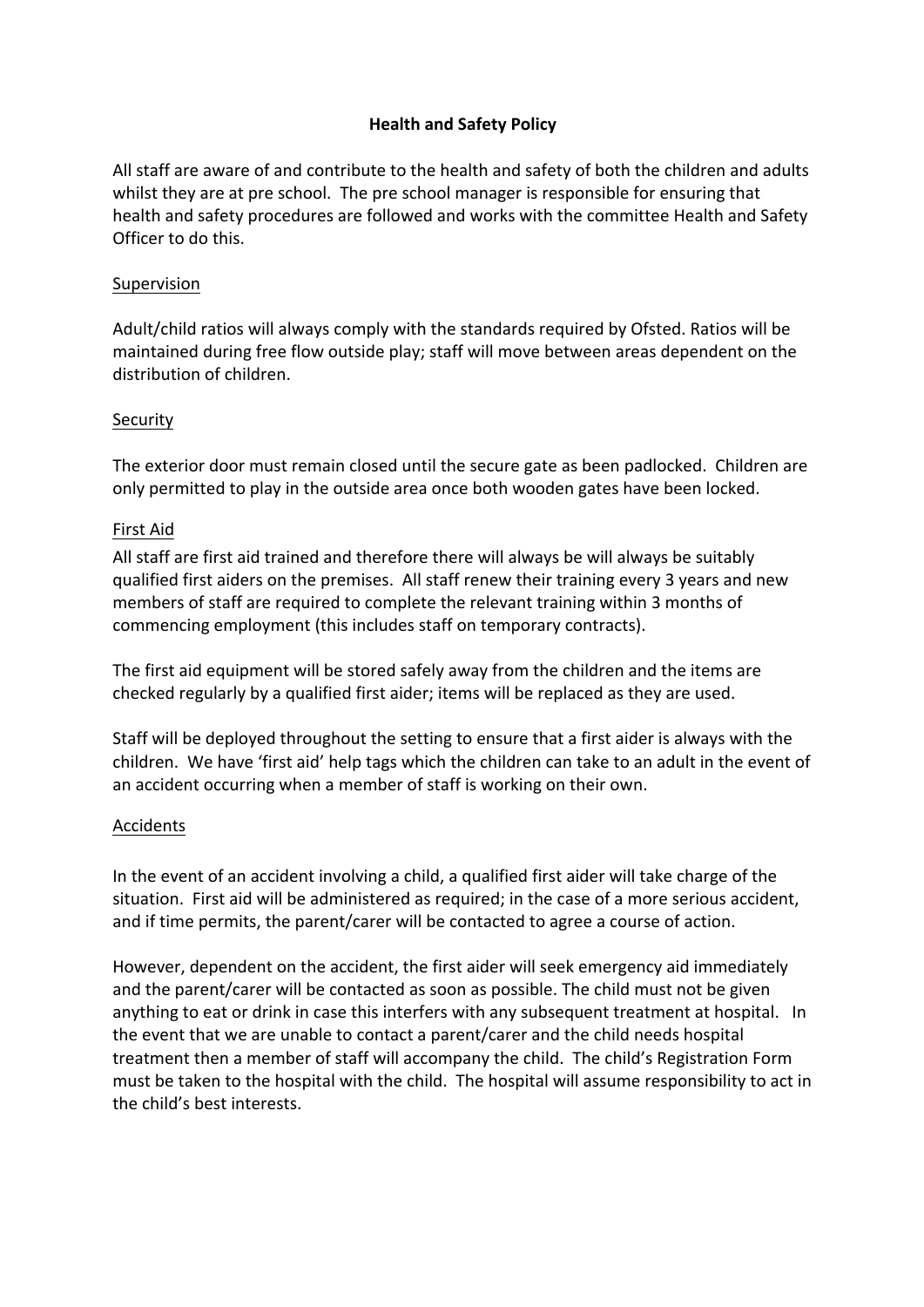At all times the child must be reassured (the other children in the group will also need to be kept calm). The parents/carer must also be given reassurance; care must be taken to minimise distress and alarm. Every effort will made to maintain appropriate staffing levels.

If an adult is involved in an accident, the same procedure will be followed. If necessary, the next of kin will be contacted.

In the case of minor head injuries; parents will be given an information sheet advising them of the signs to be alert to in case the injury develops into a more serious situation.

All accidents to children or staff, however slight the injury, will be clearly recorded in the Accident Book. This record should include: date, time and nature of accident, type and location of injury, action taken at the time and subsequently and by whom, circumstances of the accident, any witnesses, other people involved (for whom a separate report will be made). The staff member who dealt with the incident and parent/carer should sign the accident report. The top copy of the entry will be given to the parent and the carbon copy is kept in a plastic wallet in the office.

The accident records for all children are kept until the child reaches 21 years of age (Limitations Act 1980). The accident records for adults are kept for 3 years after the incident (RIDDOR 1995). The records are reviewed each term to identify possible trends.

Any accident requiring treatment by a general practitioner or hospital, overnight stay in hospital, or the death of a child or adult will be reported to Ofsted (within 14 days) and to the local office of the HSE in line with RIDDOR (the Reporting of Injury, Disease and Dangerous Occurrences Regulations). Any update on the condition of the child/person will also be reported to RIDDOR after the original report is made. Any death, serious injury or accident of any child in our care will be reported to the Local Children's Safeguarding Board (LSCB).

'Near Miss Incidents' – an incidents which may have resulted in an accident but were avoided/averted will be recorded and then reviewed. Any identified changes will be implemented eg. relocating a piece of furniture which may have been identified as a trip hazard. 

Illness

Please refer to separate sickness policy.

# Emergency Contact Numbers

It is vital that all emergency numbers are kept up to date. Parents and carers are asked to ensure that they advise staff of new numbers; a reminder is included in the brochure and on the newsletter on a regular basis.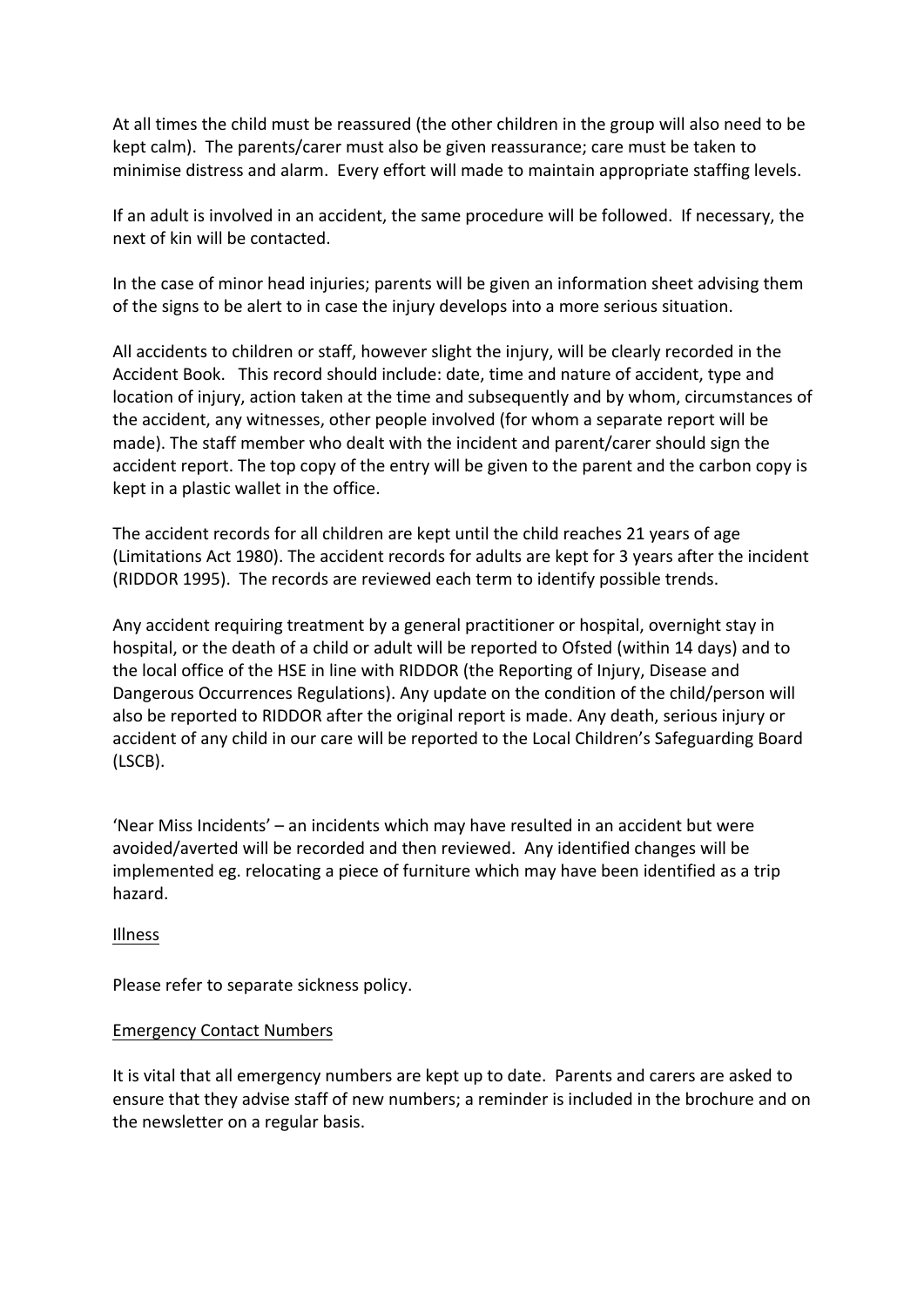## Medicines

Medical information is gathered on the registration form; parents ae requested to ensure that preschool is advised of any changes.

For a child on prescribed medication, it is preferable for the parent/carer to administer the medicine.

If this is not possible, then the medicine must be kept in its original container and clearly labelled with the child's name and dosage instructions. The parent/carer must complete and sign a medicine authority form for each medicine. The medication will be kept in the kitchen, either in a high level cupboard or in the fridge (in accordance with the product instruction) – the kitchen is 'out of bounds' to the children.

We are able to administer prescribed inhalers subject to the parent/carer completing the medical authority form. If a child requires any type of 'invasive' medication or needs to carry an epi-pen, this will be dealt with on an individual basis as staff will require specific training in order to comply with insurance requirements. Where necessary, guidance will be sought from the registering body.

Although, we will not normally administer non-prescribed medication, we will if necessary administer 'over the counter' medication, such as pain and fever relief. The same procedure will be followed as for prescribed medicines. We will not administer any medicines containing aspirin, unless they are specifically prescribed by a doctor.

Each administration of medicine will be recorded and the parents required to sign on the same day as the medication is administered.

Medicines which are kept at preschool will be sent home at the end of each term for parents to check expiry dates and that they are still required etc.

### Hygiene

All adults will observe and model good hygiene practice and they will ensure the children do likewise.

A child height sink is situated in the main room, along with child heights sinks in the toilets. Children will be encouraged to blow/wipe their nose when necessary and dispose of the tissue hygienically.

Protective gloves will always be used when cleaning up body fluids. Floors etc will be cleaned and disinfected.

Spare clothes are available in case of accidents. Spoiled clothes (and protective gloves) will be placed in a plastic bag.